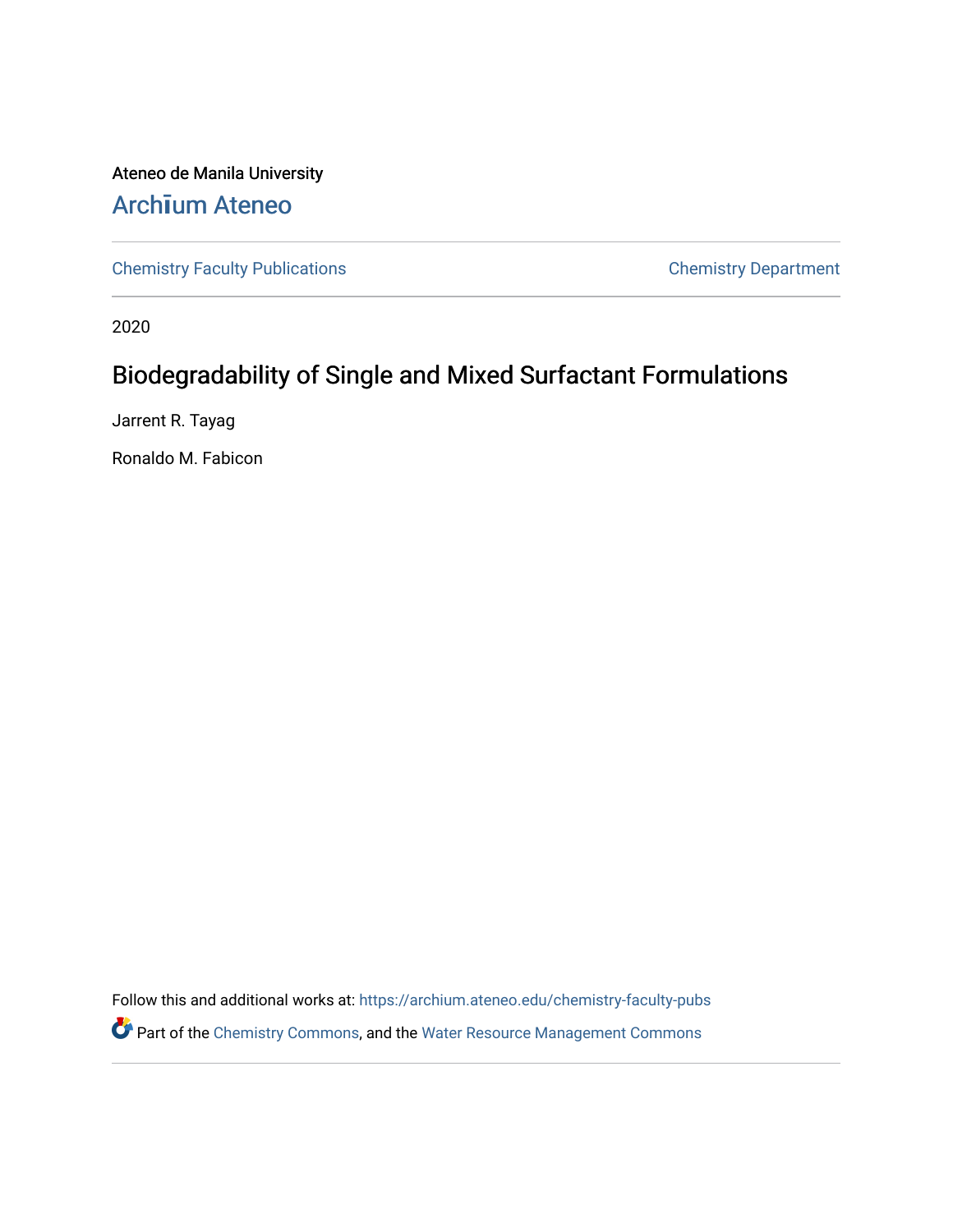

Songklanakarin J. Sci. Technol. 42 (4), 788-794, Jul. - Aug. 2020



*Original Article*

## Biodegradability of single and mixed surfactant formulations

Jarrent R. Tayag<sup>1\*, 2, 3</sup> and Ronaldo M. Fabicon<sup>1</sup>

*<sup>1</sup> School of Science and Engineering, Ateneo de Manila University, Quezon, Metro Manila, 1108 Philippines*

*<sup>2</sup> Graduate School, Angeles University Foundation, Angeles, Pampanga, 2009 Philippines*

*<sup>3</sup> College of Education, Angeles University Foundation, Angeles, Pampanga, 2009 Philippines*

Received: 10 November 2018; Revised: 21 March 2019; Accepted: 16 April 2019

## **Abstract**

Even though detergent surfactants are mandated to be biodegradable, the environmental fate of these surfactants when mixed together in bodies of water is still not established. The study aimed to determine the biodegradability of NaLAS/CTAB surfactant combinations by measuring the amount of evolved CO<sub>2</sub> which was measured using the OECD 301b procedure. The 90/10 and 10/90 NaLAS/CTAB systems showed a decline in biodegradation behaviors which were recorded as 55.88% and 40.12% biodegradation, respectively, after a 28-day monitoring period. Conductivity results revealed changes in the availability of ions in the system. An inflection point was observed at a CTAB concentration of 700 ppm. The highest turbidity was noted at a NaLAS/CTAB molar ratio of 1.39:1 which indicated the formation of insoluble catanionic salts in the system. Conductivity and turbidity testing revealed the formation of anionic-cationic structures such as micelles and ion-ion complexes. These structures may alter the natural degradation mechanism of microorganisms, thus leading to the slower rate of biodegradation or incomplete degradation of the surfactants.

**Keywords:** surfactant biodegradation, surfactant combinations, waste water treatment

## **1. Introduction**

The biodegradation of organic substances ensures that the environment does not accumulate with organic contaminants. Defined as the breakdown of organic compounds through the action of microorganisms, it is an important mechanism for the irreversible removal of aquatic and terrestrial contaminants (Mishra & Tyagi, 2006).

Surfactants have high environmental importance because of their large production volume. Of the 2260 kg of surfactant demand in 2005, 55.5% ended up in household applications such as soaps and detergents (Qin, Zhang, Kang, & Zhao, 2005). The presence of surfactants in water systems has led to the noted deterioration of the organoleptic properties of water. Furthermore, undesirable effects of

\*Corresponding author

Email address: tayag.jarrent@auf.edu.ph

surfactants in wastewater include the reduction in the concentration of dissolved oxygen because of foam formation and concomitant destruction of flora and fauna on the surface of water brought about by enhanced eutrophication (Qin *et al.,* 2005).

The formation of foams and suds in water systems and the consequent negative effects on the organisms prompted the preference for biodegradable surfactants over their non-biodegradable counterparts. Microbes cannot breakdown branched alkylbenzene sulfonates which led to their replacement using straight-chained linear alkylbenzene sulfonates (Qin *et al.,* 2005). The formulation of fabric softening composition with faster biodegradation resulted in the production of quaternary ammonium salts containing ester groups. These "esterquats" have been tested to have rapid and complete biodegradation alongside their improved softening properties (Mishra & Tyagi, 2006; Qin *et al.,* 2005).

Over the years, different surfactants have undergone internationally recognized screening and simulation tests to determine their biodegradation behavior (Garcia, Campos,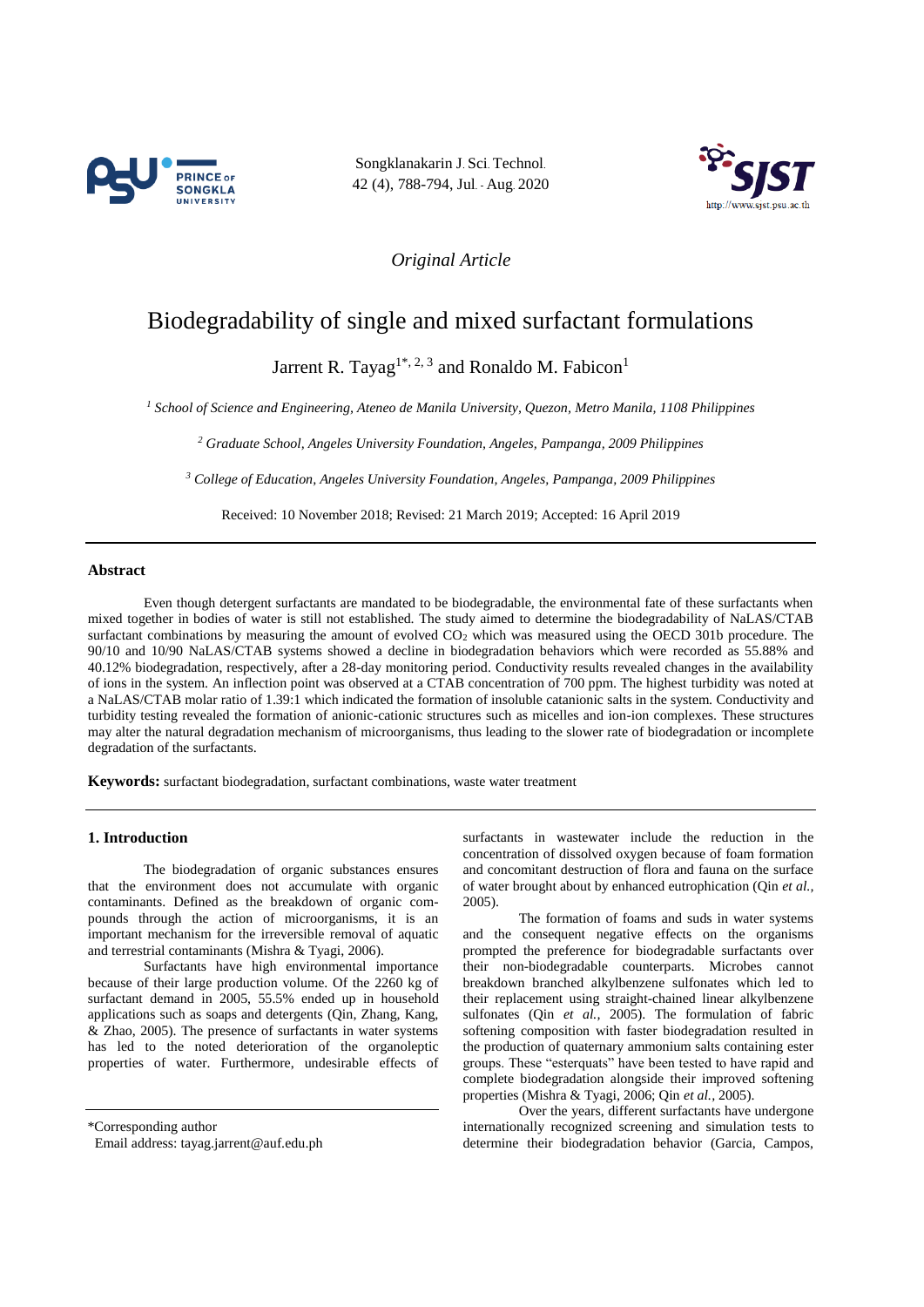Marsal, & Ribosa, 2009). However, existing literature on the biodegradability of surfactants is limited to reports of biodegradability behavior of a single surfactant system. Tests were conducted to determine whether a particular surfactant would be biodegradable given a certain concentration in the environment.

In reality, commercial compounding is done to obtain better effects among surfactants. Surfactants are mixed with other surfactants to achieve synergistic gains. Because of the more pronounced interfacial properties of mixed surfactant systems, these have been preferentially used to improve detergency, emulsification, and wettability (Homendra & Devi, 2006; Raghavan, Fritz, & Kaler, 2002). For example, complexes of different types of anionic, nonionic, and cationic surfactants have been used in fabric softener and liquid detergent formulations. Aside from these, builders and copolymers are likewise added to these mixed systems to further improve their detergency property. However, complex structures formed from compounding may affect their biodegradability behavior. These complex structures also find their way into sewage which further complicates their biodegradation. The formation of stable structures like admicelles and micelles can interfere in the capacity of microorganisms to biodegrade these compounds.

In this light, the purpose of this study was to determine the biodegradation of surfactants and mixed surfactant systems in surface water. The study used sodium linear alkylbenzene sulfonate (NaLAS), which is a common anionic surfactant, and hexadecetyltrimethylammonium bromide (CTAB), which is a cationic surfactant. An aerobic biodegradation screening test was conducted to measure the amount of evolved  $CO<sub>2</sub>$  from the systems after a 28-day monitoring period. The results were used to determine whether the surfactant systems were readily biodegradable under the set conditions. The presence of anionic-cationic structures in the systems was also determined using a conductivity test.

The study aimed to determine the biodegradability of single surfactants and anionic-cationic surfactant systems by measuring the amount of  $CO<sub>2</sub>$  evolved through a period of 28 days. The results were compared to assess the possible effects of mixed surfactants on the biodegradation of individual surfactants. The mixed surfactant system was then analyzed using conductivity testing to determine a possible change in the structures formed within the system.

## **2. Materials and Methods**

#### **2.1 Materials**

Linear alkylbenzene sulfonate (LAS) and CTAB are presently among the commonly used surfactants for detergents. The LAS molecule contains an aromatic ring sulfonated at the para position and attached to a linear alkyl chain at any position except the terminal carbons. The linear alkyl carbon chain typically has 10 to 14 carbon atoms, with the approximate mole ratio that varies regionally with weighted averages of 11.7‒11.8. The alkyl chains are predominantly linear, ranging from 87% to 98%. Commercial LAS consists of more than 20 individual components (OECD SIDS, 2005). Hexadecyltrimethylammonium bromide (CTAB) is a bacterial, cationic detergent, which can be neutralized by soaps and

anionic detergents such as sodium dodecyl sulfate (SDS). Trimethylammonium bromide compounds form insoluble complexes with SDS (Sigma Aldrich). CTAB has a reported critical micelle concentration (cmc) of 0.92 to 1.0 mM in water. CTAB is biodegradable in aerobic conditions with about 97% biodegradation in several hours under the shaking flask method (Qin *et al.,* 2005).

The anionic surfactant linear alkylbenzenesulphonic acid (LABSA), with 96% active matter, was purchased from Chemline Scientific and manufactured by Sigma-Alrich. The cationic surfactant hexadecetyltrimethylammonium bromide (CTAB) with 99% purity was likewise obtained from Chemline Scientific. The analytical grade reagents potassium dihydrogen orthophosphate, dipotassium hydrogen orthophosphate, disodium hydrogen orthophosphate dehydrate, ammonium chloride, calcium chloride, magnesium sulphate heptahydrate, and iron (III) chloride hexahydrate were obtained from the stockroom of the Department of Chemistry, Ateneo de Manila University.

## **2.2 Aerobic biodegradation screening test**

The study employed the Organization for Economic Co-operation and Development (OECD) 301b procedure to test the biodegradation of the sample in aerobic conditions. This procedure measures the amount of carbon dioxide (CO2) evolved from the surfactant system. During the biodegradation of surfactants, their alkyl chains are degraded by microorganisms to produce CO<sup>2</sup> through ω- and β-oxidation.

This test involved the aeration of a measured volume of inoculated mineral medium in diffuse light. Degradation is determined through the measurement of produced  $CO<sub>2</sub>$  over 28 days. Barium hydroxide was used to trap the evolved  $CO<sub>2</sub>$  and is measured by titration of the residual hydroxide. This is made possible by the reaction of barium hydroxide to the evolved CO<sup>2</sup> resulting to the formation of barium carbonate and water. Barium carbonate appears as white, insoluble powder in the flask. The reaction proceeds through the following equation:

#### $Ba(OH)<sub>2</sub> + CO<sub>2</sub> \rightarrow BaCO<sub>3</sub> + H<sub>2</sub>O$

The amount of CO<sub>2</sub> produced from the test substance, after having been corrected from the CO<sub>2</sub> derived from the blank inoculum, is expressed as a percentage of theoretical CO<sup>2</sup> yield.

## **2.2.1 Preparation of the inoculums and samples**

The inoculums used for this study were surface water samples taken from the Marikina River. Sample collection was assisted by the Laguna Lake Development Authority. The river water was stored and aerated in the laboratory in diffuse light for 5 days. Preconditioning of the inoculums in the experimental conditions improves the precision of the test method by reducing blank values.

Commercial NaLAS was not available for this study, thus LABSA was neutralized using analytical grade sodium hydroxide to obtain the anionic surfactant NaLAS. To prepare 45% NaLAS, 29.45 grams of NaOH were dissolved in 150 mL of distilled water. One hundred and eighty grams of distilled water were added to 250 grams of 96% LABSA in a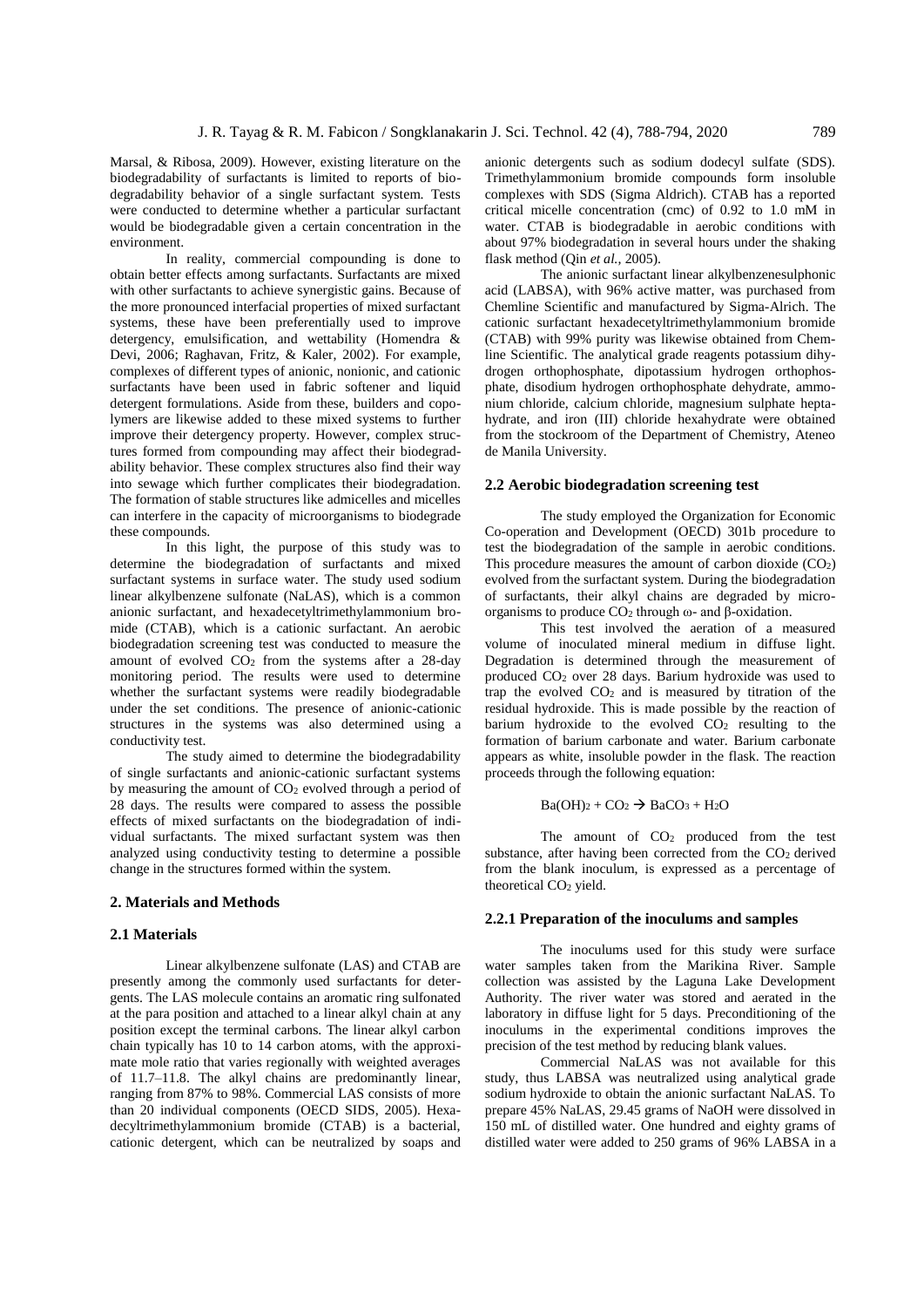beaker while submerged in an ice bath. The NaOH solution was gradually added into the LABSA. The mixture was stirred continuously until it became a viscous brownish paste.

Four surfactant systems were prepared: 100% NaLAS, 90% NaLAS/10% CTAB, 10% NaLAS/90% CTAB, and 100% CTAB. All flasks had a total surfactant concentration of 500 ppm. NaLAS (100%) was prepared by dissolving 1.111 grams of 45% NaLAS in 1 L of distilled water. A solution of 90% NaLAS/10% CTAB was prepared by dissolving 1 gram 45% of NaLAS and 0.05 grams of CTAB in 1 L of distilled water. A solution of 10% NaLAS/90% CTAB was prepared by dissolving 0.111 grams of 45% NaLAS and 0.45 grams of CTAB in 1 L of distilled water. A solution of 100% CTAB was prepared by dissolving 0.5 grams CTAB in 1 L of distilled water.

Mineral medium stock solutions were also prepared: A) 8.50 grams of  $KH_2PO_4$ , 21.75 grams of  $K_2HPO_4$ , 33.4 grams of Na2HPO4·2H2O, and 0.5 grams of NH4Cl were dissolved in 1 L of distilled water; B) 27.5 grams of anhydrous  $CaCl<sub>2</sub>$  was dissolved in 1 L of distilled water; C) 22.5 grams of MgSO4·7H2O was dissolved in 1 L of distilled water; and D) 0.25 grams of FeCl<sub>3</sub>·6H<sub>2</sub>O was dissolved in 1 L of distilled water. To prepare the mineral medium, 45 mL of stock A was mixed with 4 L of distilled water and then 4.5 mL of stock solutions B, C, and D were added to the solution. Distilled water was added to prepare a 4.5 L solution.

A stock solution of HCL (the titrant) was standardized using 0.1 M NaOH as a primary standard. Potassium hydrogen phthalate (0.1225 grams) was dissolved in 20 mL of distilled water. This solution was titrated to ascertain the concentration of the NaOH solution. NaOH (0.1 M) was then used to titrate 20 mL of HCl. The end point was reached with 22.6 mL 0.1 M NaOH reading a concentration of 0.113 M HCl solution. The Ba(OH)<sup>2</sup> solution, which served as the  $CO<sub>2</sub>$  absorber, was also standardized using the 0.113 M HCl solution. In the end, 5 L of 0.113 M HCl and 0.0986 M Ba(OH)<sub>2</sub> stock solution were prepared for the experiment.

## **2.2.2 Preparation of the flasks**

Four flasks containing the surfactant combinations were prepared. For each flask, 480 mL of mineral medium and the surfactant combinations were mixed. The flasks were inoculated to give a final volume of 1 L. A fifth flask was prepared without the surfactant system to serve as the inoculum control. The flasks were connected to the aerators and set at 100 mL/min using rubber tubes. The flasks were stored in the laboratory in diffuse light. For each flask, 3 absorption bottles were connected. Each absorption bottle contained 20 mL 0.0986 M Ba(OH)<sup>2</sup> solution. Each container was fitted with a serum bottle closure. Three runs were done simultaneously.

## **2.2.3 Evolved CO<sup>2</sup> measurement**

OECD 301b recommends that the analysis of CO<sup>2</sup> be done every second or third day during the first 10 days and at least every fifth day until the end of the 28-day period. This is to identify the 10-day window where substances are expected to reach the pass level of 60% biodegradation to be considered readily biodegradable. Therefore, the  $CO<sub>2</sub>$  measurements were conducted 12 times in the 28-day period on

days 1, 2, 3, 5, 7, 9, 11, 13, 17, 21, 25, and 28. During the measurement days, the Ba(OH)<sup>2</sup> absorber closest to the flask was disconnected and titrated using the 0.113 M HCl solution using phenolphthalein as the indicator. The remaining absorbers were then moved one place closer to the flask and a new absorber was placed containing 20 mL of 0.0986 M Ba(OH)<sup>2</sup> at the far end of the series.

The weight of  $CO<sub>2</sub>$  evolved in each absorber was calculated using Equation 1:

weight of 
$$
CO_2 = \frac{0.113 \frac{mole}{1000mL} \times (35mL - mL \text{ HCl titrated}) \times 44 \frac{gram}{mole}}{2}
$$
 (1)

where 0.113 is the molarity of HCl used, 35 is the amount in mL of 0.113 M HCl needed to titrate 20 mL 0.0986 M  $Ba(OH)_2$ , 44 is the molecular weight of  $CO<sub>2</sub>$ , and 2 is the number of mmol of HCl needed for the titration of the remaining Ba(OH)<sub>2</sub>.

The CO2 recorded from the blank was deducted from the CO<sup>2</sup> readings of the other flasks. The % degradation was computed using Equation 2:

% degradation = 
$$
\frac{CO_2 \ produced}{theoretical \ CO_2 \ yield}
$$
 (2)

The theoretical CO<sup>2</sup> yield for 100% NaLAS, 90% NaLAS/ 10% CTAB, 10% NaLAS/90% CTAB, and 100% CTAB were 0.758 grams, 0.7786 grams, 0.9448 grams, and 0.966 grams, respectively.

## **2.3 Characterization**

## **2.3.1 Conductivity testing**

Conductance measurements were carried out using a digital conductivity meter (Oakton Conductivity Wand) with a sensitivity of 0.1% and a dipping type conductivity cell with a platinum electrode cell constant of 1.0. All measurements were made at ambient temperature (25 °C). Conductivity testing of the surfactant systems was done at dilute concentration from 100 ppm to 1000 ppm. Two sets of dilute solutions were prepared. For the first set, the NaLAS concentration was made constant at 500 ppm. This was prepared by dissolving 1.11 grams of 45% NaLAS in 1 L of distilled water. A stock solution of 1000 ppm CTAB was also prepared by dissolving 1 g of CTAB in 1 L of distilled water. From this, dilutions from 100 ppm to 900 ppm in 100 ppm intervals were prepared. An equal volume of each surfactant solution was added to make a volume of 100 mL for each testing. After measuring the conductivity of the 10 mixtures, the CTAB concentration was made constant at 500 ppm. The NaLAS concentration was varied from 100 ppm to 1000 ppm. The conductivity readings were plotted to identify possible deflection points to indicate changes in the ion behaviors in the solutions.

#### **2.3.2 Ultraviolet-visible (UV-Vis) spectroscopy**

Absorbance measurements were performed in a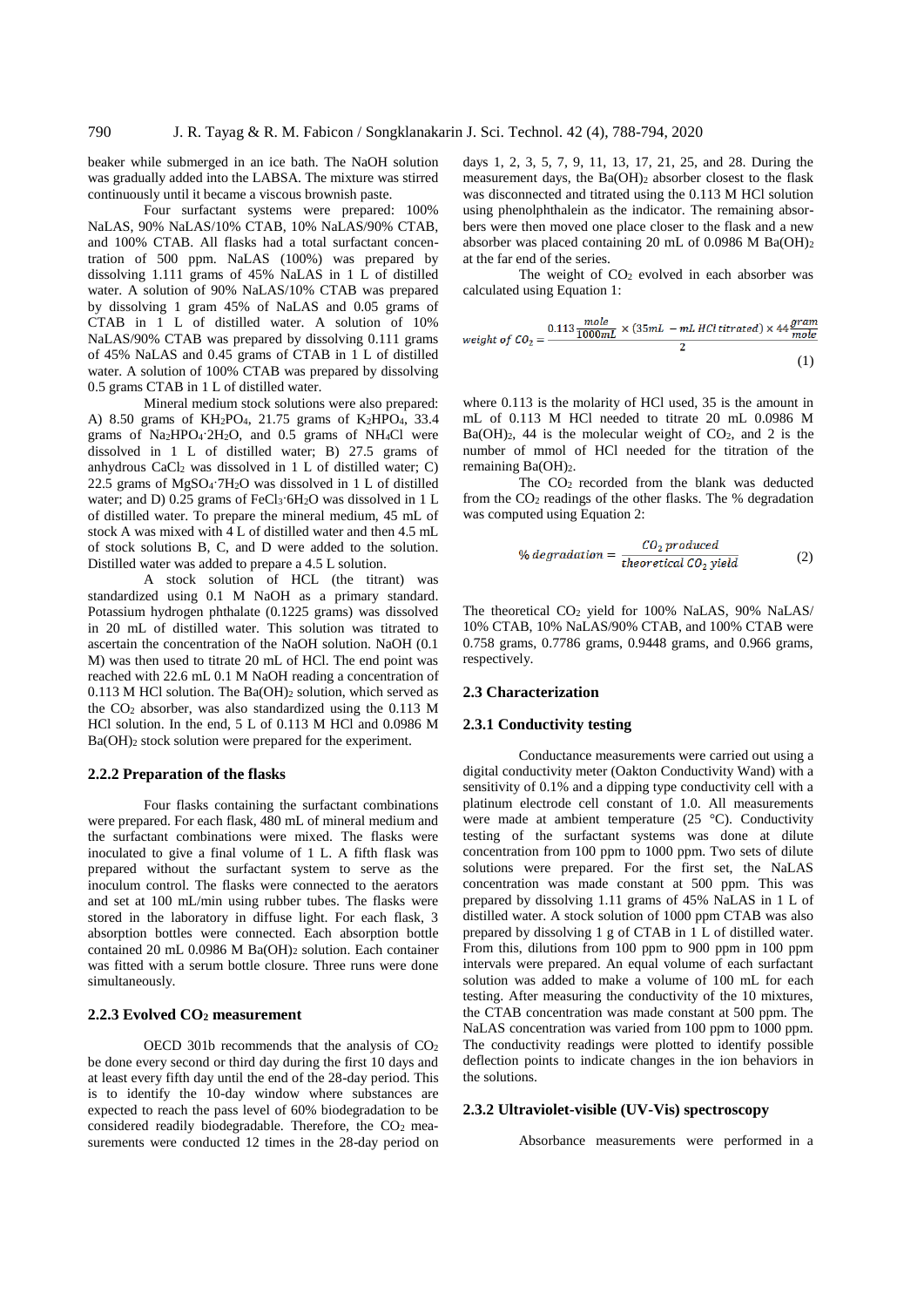Shimadzu 1800 double beam spectrophotometer using 10-mm path length quartz cuvettes which were available at the Angeles University Foundation. The diluted concentrations prepared for the UV-Vis testing were the same samples used for the conductivity testing. Each sample was tested at the wavelength range of 200–600 nm. The turbidity test was performed by absorption at 470 nm. The absorbance results were plotted against the concentrations of the samples from 100 ppm to 1000 ppm.

## **3. Results and Discussion**

### **3.1 Biodegradation profiles of the surfactant systems**

The aerobic biodegradability of the surfactant systems were assessed using the  $CO<sub>2</sub>$  evolution test (OECD) 301b). A compound is considered readily biodegradable if the biodegradation level exceeds 60% within 28 days. It is assumed that such compounds will rapidly and completely biodegrade under aerobic conditions. The biodegradation curve shows the increasing amount of evolved CO2 from the flasks because of the degradation of the test substance. Upon reaching 10% degradation a '10-day window' commences and rapid biodegradation is expected with the microorganisms having adapted to the test material. At this point, the '10-day window' can be identified which is the period where 60% biodegradation must be achieved for the substance to be considered readily biodegradable. In any case, the 10-day window must end before the 28-day monitoring period. The curve ends with a plateau indicating a decrease in the evolved CO<sup>2</sup> from the flask.

Low values from the screening test do not necessarily mean that the test substance is not biodegradable under environmental conditions. It simply indicates that more work is necessary to establish its biodegradability. Likewise, if the plot does not plateau by 28 days, the test substance may not be considered readily biodegradable. The theoretical amount of 100% biodegradation is not expected in this method as some of the carbon becomes part of the biomass of the microorganisms. Figure 1 shows the rate of biodegradation of the four surfactant systems.

Figure 1 shows the % biodegradation of the surfactant systems throughout the 28-day monitoring period. As expected, none of the systems achieved 100% biodegradation. The amount of  $CO<sub>2</sub>$  measured through titration was subtracted from the CO<sub>2</sub> reading from the control (flask without the test materials) and compared with the theoretical CO<sup>2</sup> yield for each of the surfactant systems. There was an increasing amount of evolved  $CO<sub>2</sub>$  from day 1 to day 15 with a plateau appearing from day 17 to day 28. There was an apparent similarity with the biodegradation curves of the four surfactant systems because of the presence of similar alkyl chains from the surfactants. It is from these alkyl chains that CO<sup>2</sup> evolves from the systems.

At 28 days, the NaLAS reached 81.79% biodegradation, while CTAB recorded 61.12% biodegradation. Since they passed 60% biodegradation, these surfactant systems are considered readily biodegradable in nature. This conforms to the existing literature (Scott  $\&$  Jones, 2000) that stated that both NaLAS and CTAB were biodegradable under aerobic conditions. CTAB apparently takes longer to biodegrade compared to NaLAS because it has longer alkyl chains. Biodegradation starts from one end of the alkyl chain, thus the longer the chain is, the longer time it takes for all carbon links to be broken.

The mixed surfactant systems reached 55.88% biodegradation for the 90% NaLAS/10% CTAB and 40.12% for the 10% NaLAS/90% CTAB. The latter system recorded a lower biodegradation rate because of the higher concentration of CTAB in the system. While these systems did not achieve the pass level for the screening test, these mixed surfactant systems cannot be classified as non-biodegradable in nature. The results imply that the systems are not readily biodegradable and require further simulation tests to fully describe their biodegradation behavior.

The suppression of the biodegradation of the mixed surfactant systems may be because of the interaction of the surfactants with each other. The interaction of surfactants in mixed systems can alter the physicochemical properties of the system as revealed in the studies conducted by Raghavan *et al.* (2002) and Homendra and Devi (2006). The interaction of the alkyl chains of the oppositely charged headgroups can



Figure 1. Aerobic biodegradation curves at a total surfactant concentration of 500 ppm.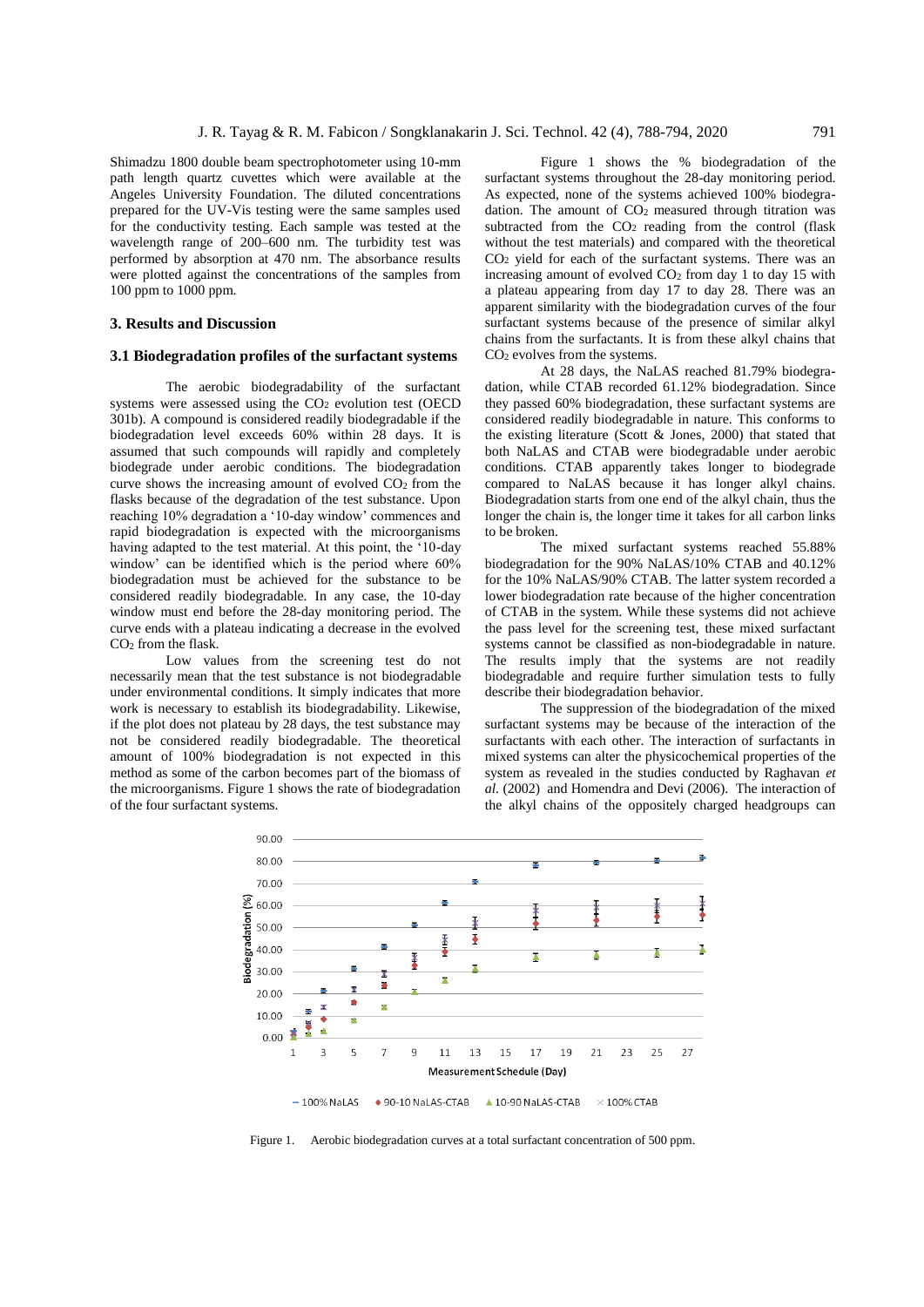likewise modify the behavior of the system as reported by Kohler, Raghavan, and Kaler (2000).

### **3.2 Determination of cationic/anionic structures**

## **3.2.1 Conductivity of the mixed surfactant systems**

Conductivity measurements are widely used to characterize ionic surfactants such as NaLAS and CTAB. The change in electrical conductance of aqueous ionic surfactant solutions at the cmc occurs because of the difference in the degree of surfactant ionization below and above the cmc. Below the cmc, surfactant monomers behave as strong electrolytes and above the cmc the micelles are partly ionized (Dominguez, Fernandez, Gonzalez, Iglesias, & Montenegro, 1997). Because of the change in the conductance of the solution, a deflection is observed in the conductance plot which indicates the concentration at which the micelles are formed. Figure 2 shows the conductivity measurements of the NaLAS/ CTAB systems with the NaLAS concentration at 500 ppm.

The specific conductance values at a constant concentration (500 ppm) of NaLAS were obtained by varying the concentration of CTAB from 100 to 1000 ppm. The cmc of NaLAS reported in the literature is 100 ppm (Berna *et al.,* 2007). At a concentration of 500 ppm, which is above the cmc, the micelles and monomers of NaLAS are present in the solution (Dominguez *et al.,* 1997). NaLAS at 500 ppm and 0 ppm of CTAB recorded a conductivity of 735 μS. The addition of 100 ppm of CTAB into the solution caused the conductivity to drop to 414 μS. The monomers of NaLAS present in the solution, which formerly contribute to the conductance of the solution, have formed ion-ion complexes with the cationic CTAB. This resulted in decreased conductivity of the solution. Further addition of CTAB into the solution increased the ion-ion complexes in the system and decreased the amount of free ions. However, the conductivity of the solution increased because of the increased concentration of the surfactants in the system. The continual addition of surfactants caused an increase in the free ions in the system as indicated by the rising slope.

The conductivity of the solution increased linearly with the concentration of the surfactants. An inflection point was seen at 700 ppm. Beyond the inflection point, the slope indicated an increase in the conductivity of the solution, but with an apparent decrease in the increment. The addition of CTAB in the solution resulted in the formation of ion-ion complexes, which reduced the conductivity of the system. The lowering of the conductivity beyond the inflection point indicated the formation of micelles. Micelles can drastically lower the conductivity of the solution because they are only partially ionized (Diaz & Velasquez, 2007).

Figure 3 shows the conductivity of the solutions with a constant CTAB concentration (500 ppm) mixed with varying concentrations of NaLAS. CTAB has a cmc at 365 ppm (Scott & Jones, 2000). Thus, at 500 ppm, the micelles of CTAB were already present in the system. Because the concentration is above the known cmc for CTAB, monomers were also found in the system which accounted for the conductivity reading of the solution. The addition of NaLAS (100 ppm) initiated the formation of ion-ion complexes similar to that in Figure 2. However, the inflection point for this combination was noted at a lower concentration as



Figure 2. Conductivity of a NaLAS/CTAB system at a constant concentration of 500 ppm of NaLAS.



Figure 3. Conductivity of a NaLAS/CTAB system at a constant concentration of 500 ppm of CTAB.

opposed to a set concentration of NaLAS (500 ppm). The cmc of the mixed surfactant systems was observed between the cmc of the individual surfactants. This may be attributed to the difference in the length of alkyl chains of the individual surfactants. Since the NaLAS had a greater concentration (500 ppm) and a lower cmc (100 ppm), the inflection point appeared at a lower concentration (Tanhaei *et al.,* 2013). Similar to the results reflected in Figure 2, micelles are suggested to form beyond the inflection point which indicated the lower conductivity of the solution.

#### **3.2.2 Absorbance of mixed surfactant systems**

Turbidity testing was carried out to verify the presence of insoluble catanionic salts formed by the ion-ion complexes in the systems. This was done by testing the diluted samples  $(100$  ppm $-1000$  ppm CTAB at a constant 500 ppm of NaLAS) under UV-Vis spectroscopy at 470 nm. The absorbance readings of the samples at 470 nm were taken and plotted against the concentrations gleaned from Figure 4.

From 100 ppm to 600 ppm, the systems remained transparent indicated by the low absorbance of the systems. The gradually increasing absorbance from these concentrations was possibly due to the increasing amount of suspended particulates, which may account for the insoluble catanionic salts or ion-ion complexes. These insoluble salts are formed by the interaction of the anionic and cationic headgroups (Raghavan *et al.,* 2002).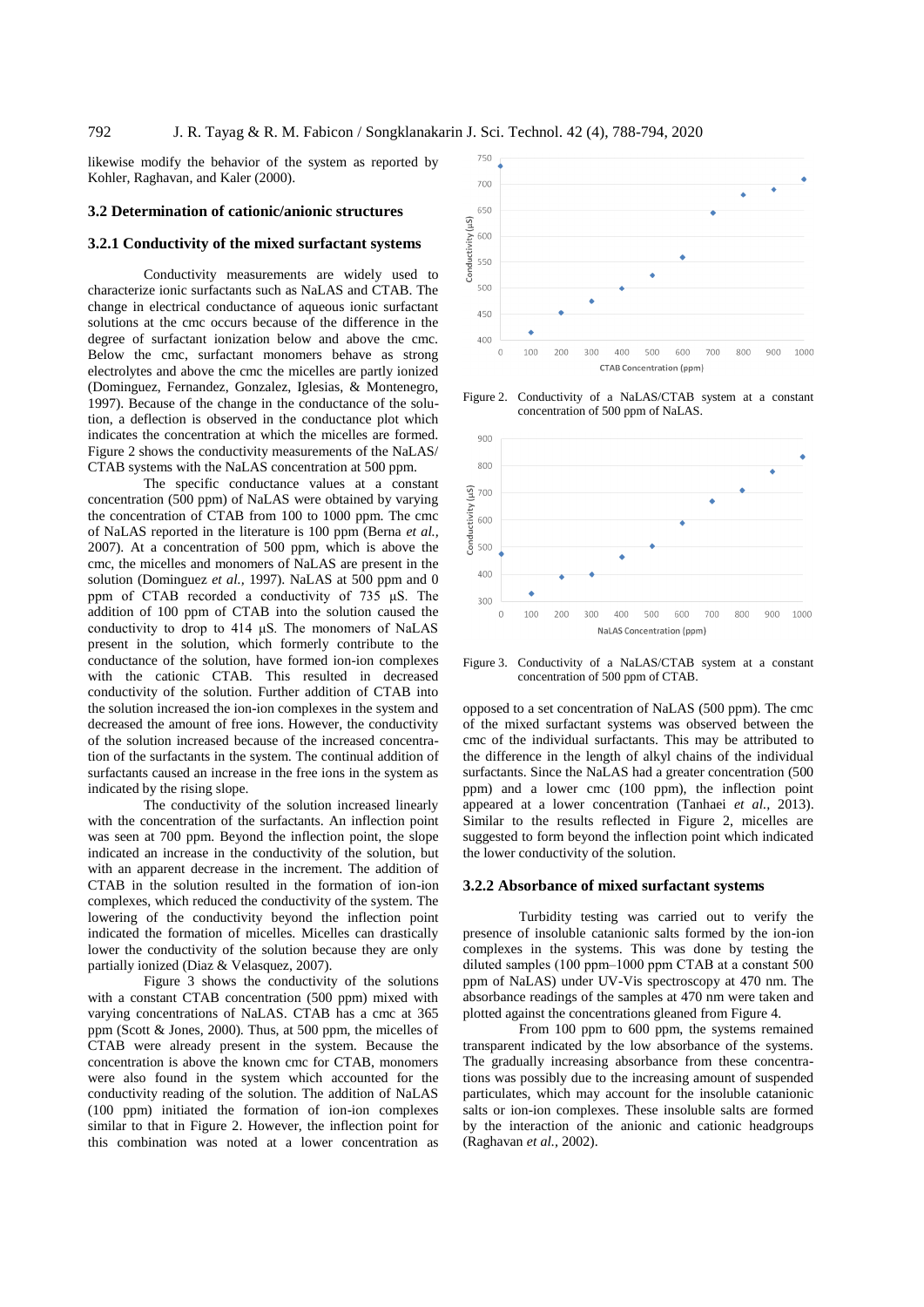

Figure 4. Plot of absorbance versus various concentrations of CTAB at a constant concentration of 500 ppm of NaLAS.

The highest turbidity was noted at 700 ppm (1.39:1 NaLAS/CTAB molar ratio). The appearance of precipitates at an equimolar ratio was consistent with the report by Raghavan *et al.* (2002). The formation of catanionic salts is likely to happen because of the strong interaction between the cationic and anionic headgroups and almost equal tail lengths of the surfactants. The tail lengths of NaLAS (n=12) and CTAB  $(n=16)$  pack efficiently in the crystalline lattice thereby inducing the formation of a stable precipitation in the solution, hence rendering the system turbid. This is not observed with surfactants with asymmetric tail lengths which show a homogeneous phase throughout a range of compositions. The solution went back to being transparent beyond a concentration of 700 ppm which suggested the presence of homogeneous micellar solutions over the composition range.

### **3.3 Biodegradability of the surfactant mixed systems**

Biodegradation of substances in the environment ensures that organic compounds will not accumulate in the ecosystems. With large volumes of surfactants released into the environment from various sources, biodegradation must be ensured. However, the CO<sub>2</sub> evolution test revealed that the biodegradation profile of surfactants when mixed with other surfactants was suppressed. The 90/10 and 10/90 NaLAS/ CTAB were not readily biodegradable compared to their pure surfactant counterparts. Although the screening test did not conclude that the tested surfactant systems were not biodegradable in the environment, the change in the biodegradation profile may pose effects on the water systems. With the absence of water treatment facilities in the Philippines, particularly in residential areas, surfactants are released directly into the sewage systems or bodies of water. As a result, surfactants face an inevitable interaction with other surfactants.

The change in the ionic conductance of the NaLAS/ CTAB systems is explained through the formation of various structures such as micelles and ion-ion complexes. The formation of these structures was also verified by the turbidity test showing the formation of homogeneous micellar solutions and insoluble catanionic salts at an equimolar ratio. The ionion complexes formed by the strong interaction of the headgroups of the cationic and anionic surfactants were determined through UV-Vis spectroscopy.

While the study takes the biodegradation of the tested systems at extreme surfactant combinations (90/10 and 10/90 NaLAS/CTAB), an apparent suppression of the biodegradation level was identified. This suppression determined that these mixed surfactant systems, relative to the 60% pass level of OECD 301b, are not readily biodegradable in nature. From the characterization tests, at these concentrations, micelles formed in the solution with small amounts of ion-ion complexes. The formation of these structures was possibly the reason for the suppressed biodegradation of the mixed surfactant systems.

Scott and Jones (2000) explained that the structures that surfactants take and form influence their properties as in the case of the branched alkylbenzenesulfonate and linear alkylbenzenesulfonate surfactants. Branched alkylbenzenesulfonates do not biodegrade quickly in the environment because microorganisms cannot breakdown the compounds. The enzymes in microorganisms that are evolved in breaking down hydrocarbons may be incapable of digesting these structures. Instead of taking the ω- and β-oxidation mechanism, branched alkyl surfactants degrade one carbon at a time through αoxidation which causes these compounds to accumulate in the water system.

Similarly, the formation of micelles and ion-ion complexes in the mixed surfactant systems must have altered the biodegradation behavior of the surfactants leading to their suppressed biodegradation levels.

## **4. Conclusions**

The biodegradation of surfactant systems was suppressed compared to the individual surfactants. The NaLAS/CTAB system tested in this study did not pass the readily biodegradation level based on the screening test conducted. Conductivity testing revealed changes in the free ions available in the system which may be attributed to the formation of catanionic salts and micelles at dilute concentrations. The turbidity test also showed a great increase in absorbance at an equimolar ratio confirming the formation of insoluble catanionic salts.

The researcher concludes that the decline in the biodegradation of the surfactant systems was possibly due to the presence of different structures formed by the interaction of the surfactants at dilute concentrations. These structures may alter the natural degradation mechanism of microorganisms, thus, leading to the slower rate of biodegradation or incomplete degradation of the surfactants.

Therefore, it is recommended that ultimate biodegradation tests be conducted to verify the biodegradability behavior of the mixed surfactant systems under aerobic conditions. Available simulation tests may be conducted to assess the ultimate biodegradation of the mixed surfactant system. Furthermore, biodegradation studies should be conducted for surfactant systems close to the equimolar ratio to verify the effects of the ion-ion complexes on the biodegradation behavior of the surfactants.